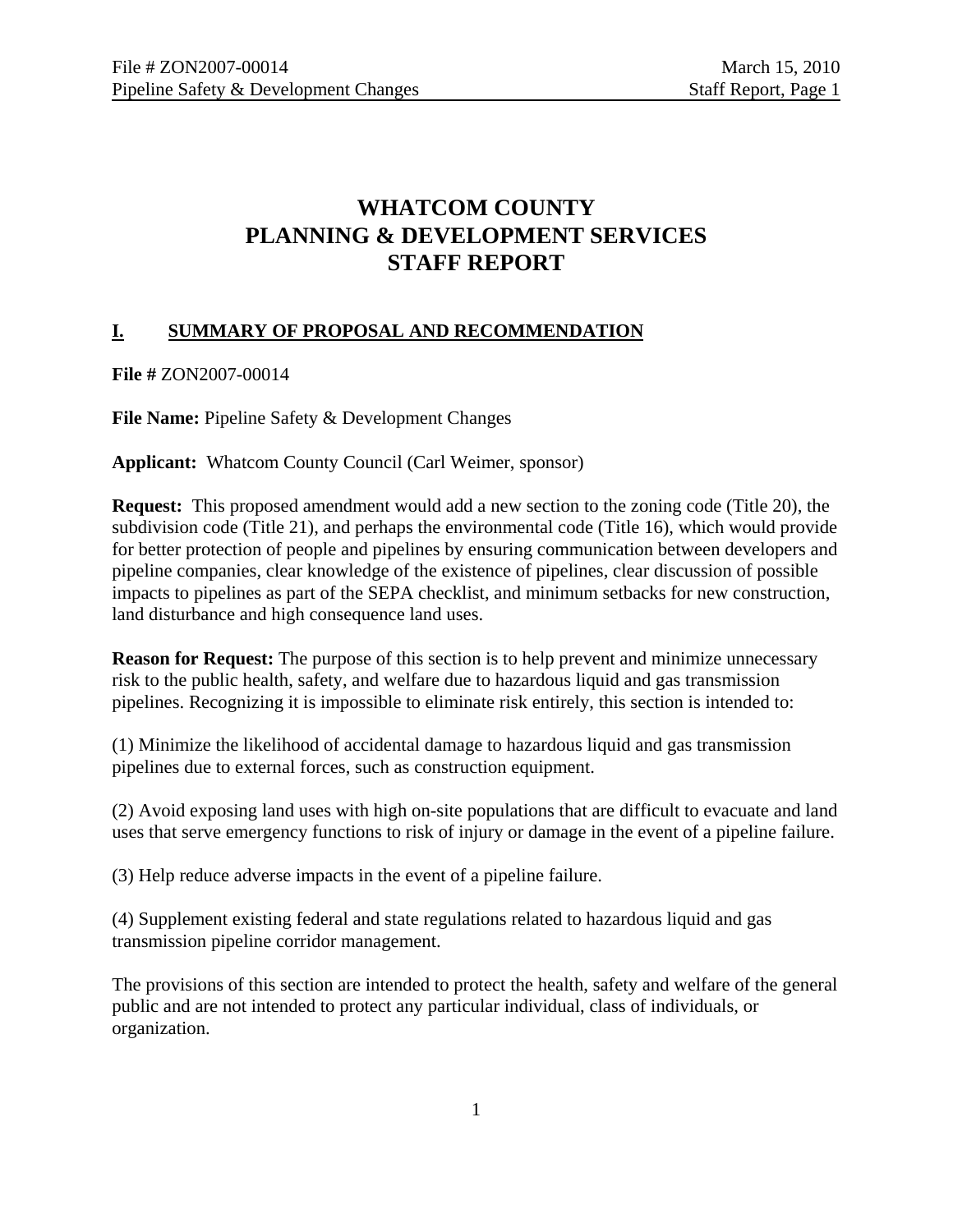**Recommendation:** Staff recommends that the Planning Commission, after holding a public hearing and considering all testimony, vote to approve the proposed amendments with or without modifications, and to forward their recommendation to the Whatcom County Council.

## **II. BACKGROUND INFORMATION**

**Location:** Throughout all of unincorporated Whatcom County next to where transmission pipelines occur.

This proposed amendment to the zoning code was first docketed by the Whatcom County Council in 2007. Due to other priorities, review of this amendment and public hearing has not taken place until now.

As new development occurs near transmission pipelines, (many times in areas that were previously rural in character), there is a need to ensure the safety of people in those developments, as well as to ensure that those people do not cause damage to pipelines that could potentially harm other people and the environment.

The intent of the proposed amendments is to set forth a process where consultation between a developer and a neighboring pipeline company takes place. The proposed consultation zone is intended as a requirement of the developer but there would be no time limitation if there is no response from the neighboring pipeline company. The proposal is also intended to apply to all new development, prohibiting critical facilities, but does not change the zoning along pipelines. The proposal contemplates changes to the SEPA Checklist and the environmental code in Title 16 as well. Finally, additions to the land division code in Title 21 may also be necessary.

Mr. Paul Fincher, Sumas District Operations Manager of Williams Northwest Pipeline sent a letter to Mr. David Stalheim, Director of Whatcom County Planning and Development Services, dated March 4, 2010, fully supporting the intent of the proposal and applauding the County's willingness to allow flexibility in the requirements. Mr. Fincher encouraged an expansion of the proposal scope to include all logging activities within 660 feet of transmission pipelines, heavy equipment crossing pipelines including log skidding, falling timber, and clear cutting. Proposed logging activity should receive equal consultation with pipeline operators prior to permit issuance.

## **III. ANALYSIS OF THE PROPOSED AMENDMENT**

**A.** Pursuant to Whatcom County Code (WCC) 20.10.080, at the conclusion of the public comment period, the Planning Commission shall evaluate the merits of the amendment in relationship to the goals, policies and objectives of the Comprehensive Plan for compliance with any other special provisions as provided by WCC 20.90.060 and shall make recommendation as to whether the amendment should be approved, approved with modifications or denied. The Planning Commission shall then cause written findings and a recommendation to the County Council to be prepared for the amendment.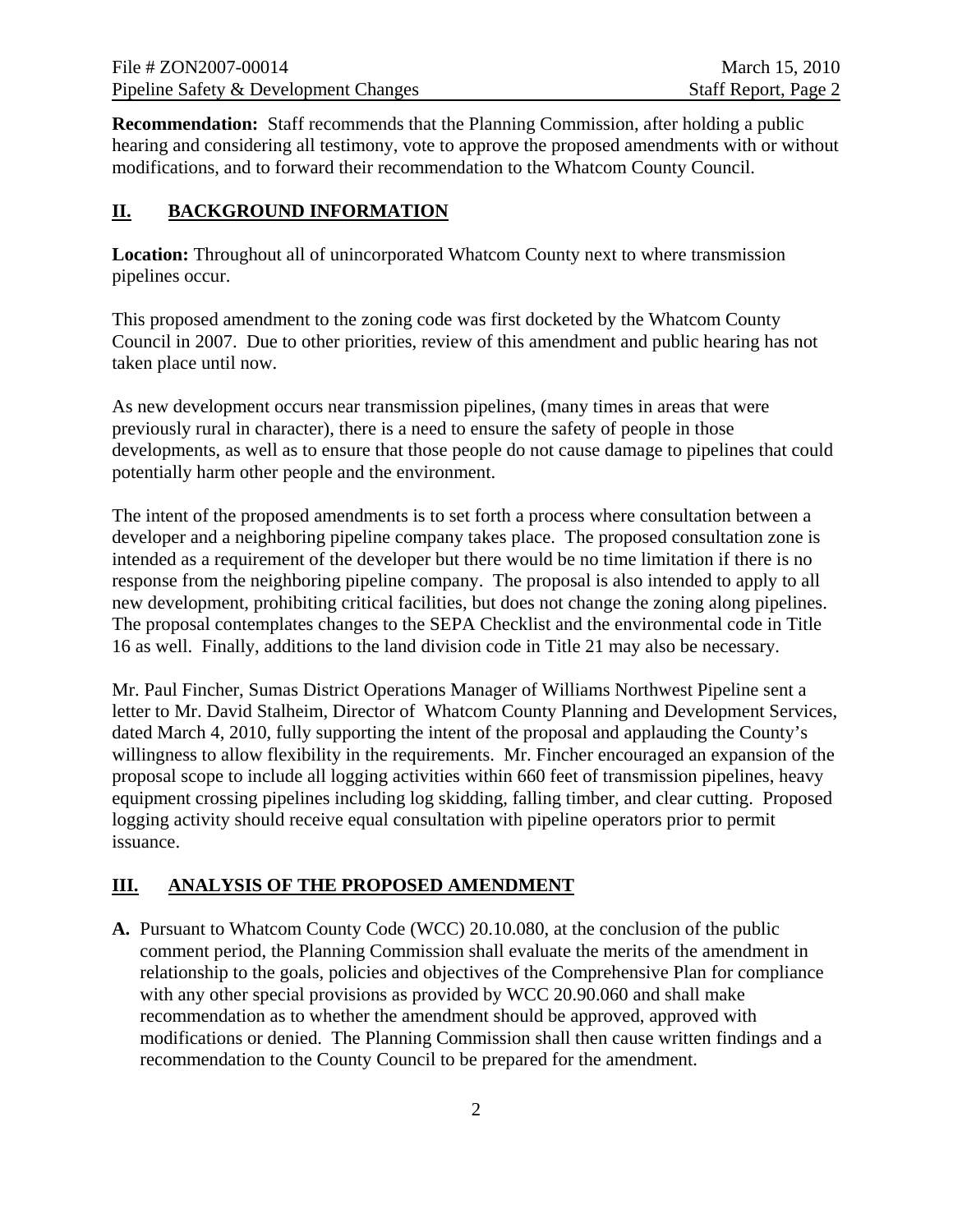#### **Whatcom County Comprehensive Plan**

The proposed amendment is meant to carry out the intent of Goal 5M of the Comprehensive Plan by providing greater information and regulatory measures to protect the citizens and environment of Whatcom County.

#### **GOAL 5M: Protect the citizens and the environment of Whatcom County through informational, educational, and regulatory measures.**

Policy 5M-3: Develop information/education and notification programs to alert the public of pipeline location and safety considerations when making land purchase or development decisions adjacent to transmission pipelines.

The proposed amendment supports Goal 5N of the Comprehensive Plan, and builds upon Policy 5n-7 by defining "high consequence land use" and setting minimum setbacks for such new developments, and mitigation measures for expansion to existing high consequence land uses.

### **GOAL 5N: Develop locational siting criteria specific to special conditions regarding transmission and large distribution pipelines.**

Policy 5N-7: For natural gas transmission pipelines, encourage siting of critical facilities and high occupancy facilities pursuant to the regulations of WAC 480-93-020, and 480- 93-030 (not closer than 500' from a 500 psi pressure or greater pipeline, not closer than 100' from a pipeline with a pressure between 250 and 499 psi) and as hereafter amended.

Policy 5N-3: Transmission pipeline are discouraged in urban growth areas, small towns, crossroads commercial, and other areas of intense rural development which would render such pipeline siting inappropriate.

Policy 5N-3 shows the correct concern for discouraging new pipelines from certain more intense levels of development, and this proposed amendment builds upon that concern by providing direction to protect citizens and the environment when new development moves closer to pipelines.

Most of the transmission pipelines in the county were built in rural areas. Many of those rural areas are now being faced with increased development, and some pipelines are now within UGAs and five year review areas. As new homes and businesses are increasingly placed in close proximity to pipelines it is important for the county to do what it can to ensure the safety of its citizens and the environment.

Both the Washington Utilities and Transportation Commission and the federal Pipeline and Hazardous Materials Safety Administration have recognized the growing problem of development encroaching on existing pipelines, and are encouraging local government to act proactively in their planning near pipelines. Two recent reports that highlight the need for such planning are: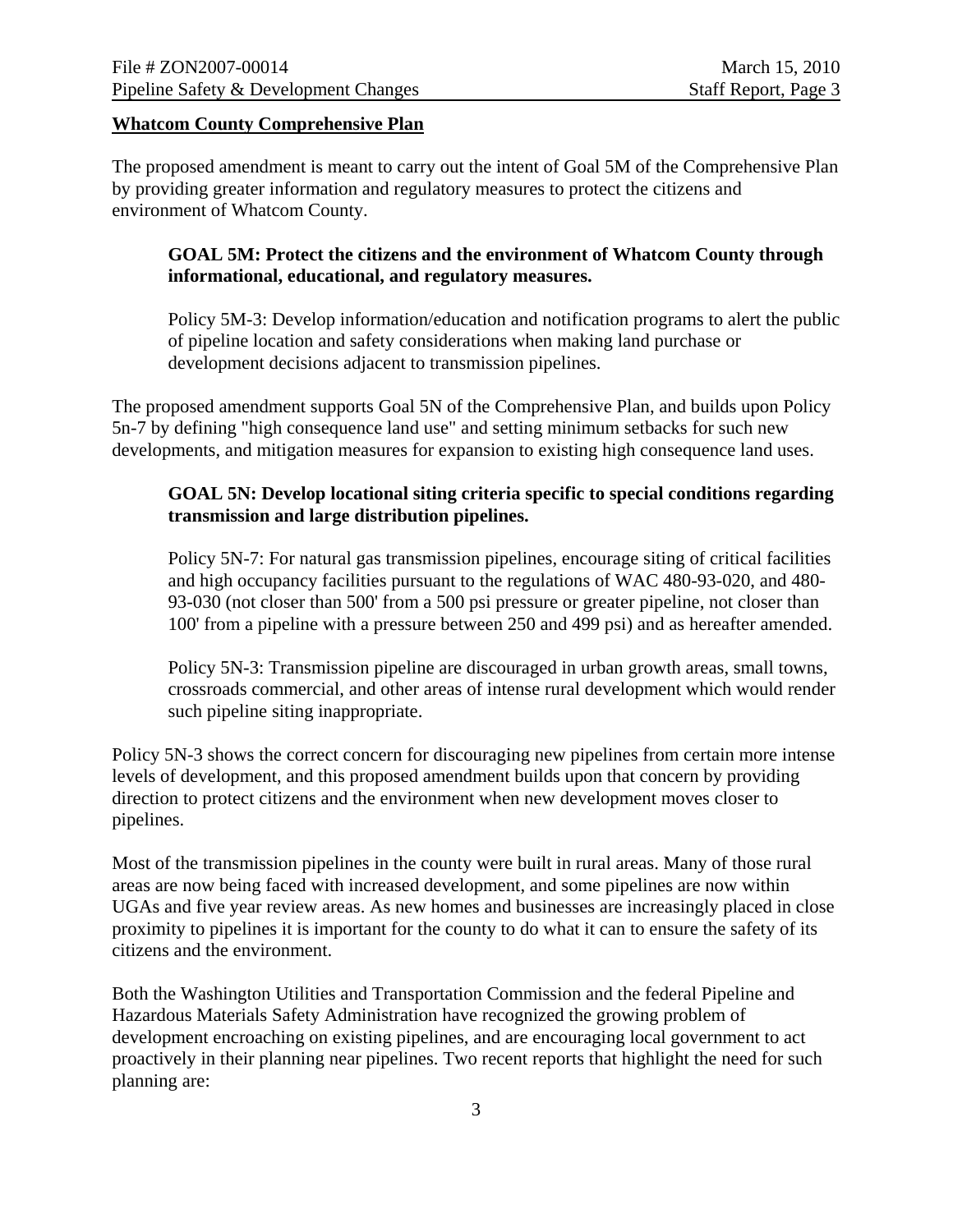Transmission Pipelines and Land Use by the Transportation Research Board of the National Academies, available at: [http://onlinepubs.trb.org/onlinepubs/sr/sr281.pdf.](http://onlinepubs.trb.org/onlinepubs/sr/sr281.pdf)

Land Use Planning in Proximity to Natural Gas and Hazardous Liquid Transmission Pipelines in Washington State by the Washington Utilities and Transportation Commission, available at: <http://www.mrsc.org/artdocmisc/landusegas.pdf>.

## **IV. PROPOSED FINDINGS OF FACT AND REASONS FOR ACTION**

- 1. Most of the transmission pipelines in the county were built in rural areas. Many of those rural areas are now being faced with increased development, and some pipelines are now within UGAs and five year review areas. As new homes and businesses are increasingly placed in close proximity to pipelines it is important for the county to do what it can to ensure the safety of its citizens and the environment.
- 2. Both the Washington Utilities and Transportation Commission and the federal Pipeline and Hazardous Materials Safety Administration have recognized the growing problem of development encroaching on existing pipelines, and are encouraging local government to act proactively in their planning near pipelines.
- 3. By Resolution Number 2007-034, the Whatcom County Council initiated a formal review of this proposal as included within Attachment A of that resolution.
- 4. Pursuant to RCW 36.70A.106, a Notification for 60-Day Review of Development Regulation Amendment was submitted to the State of Washington, Department of Commerce on February 2, 2010.
- 5. A determination of non-significance (DNS) was issued under the State Environmental Policy Act (SEPA) on February 8, 2010, case number SEP2010-00012.
- 6. The SEPA DNS Legal Notice was published one time in the Bellingham Herald on February 8, 2010.
- 7. The SEPA DNS was distributed on February 8, 2010 to: WA Department of Ecology SEPA Unit (Olympia), WA Department of Ecology (Bellingham), WA Department of Fish and Wildlife, WA Department of Archaeology and Historic Preservation, WA Department of Natural Resources, Lummi Nation (Natural and Cultural Resources Departments), Nooksack Indian Tribe (Natural and Cultural Resources Departments), Applicant Carl Weimer, Williams Pipeline, Trans Mountain Pipeline, Olympic Pipeline, Kinder-Morgan Pipeline, City of Blaine, City of Ferndale, City of Sumas, City of Everson, City of Nooksack, Whatcom County Emergency Management, Whatcom County Fire Districts (1, 4, 5, 7, 8, 11, 14, 16, 17, 18, 19, and 21), South Whatcom Fire Authority, Building Industry Association of Whatcom County, Federal Energy Regulation Commission, State Utility and Transportation Commission.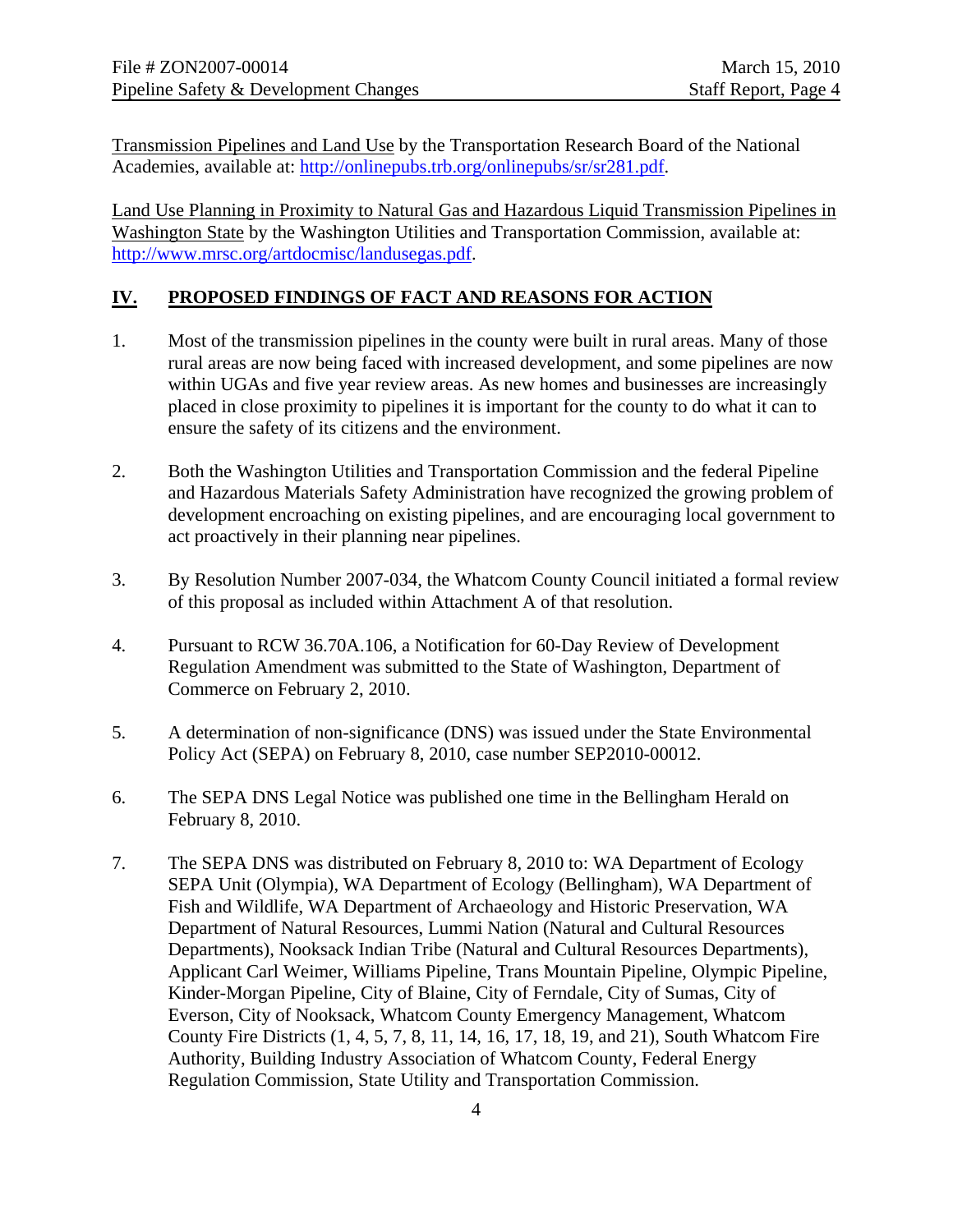- 8. All public notification generated one letter from Williams Northwest Pipeline dated March 4, 2010, supporting the proposal.
- 9. The Whatcom County Comprehensive Plan Goal 5M and Policy 5M-3 support developing information/education and notification programs to alert the public of pipeline locations and safety when making land development decisions adjacent to transmission pipelines.
- 10. The Whatcom County Comprehensive Plan Goal 5N and Policy 5N-7 discourages new pipelines from certain more intense levels of development. This proposed amendment provides a process for consultation with pipeline companies when new development is proposed that moves closer to pipelines.
- 11. Notice of the Planning Commission hearing was published in the Bellingham Herald on March 14, 2010.
- 12. The Planning Commission held a public hearing relating to the subject amendment on March 25, 2010.

### **V. PROPOSED CONCLUSION**

The subject amendment is consistent with the criteria of WCC 20.90.050.

#### **VI. RECOMMENDATION**

Staff recommends approval of the proposed zoning amendment subject to the following recommendations:

### **Proposed Regulatory Language:**

#### **Development Application Submittal Requirements.**

(1) Applicants shall show hazardous liquid and gas transmission pipeline corridors and applicable setbacks on site plans and subdivision plats when proposed development is located within 660 feet of the pipeline corridor. Minor modifications to existing structures that do not involve significant land disturbance on-site or changes to off-site improvements are exempt from this requirement.

 (2) Consultation Zone along hazardous liquid and gas transmission pipeline corridors (A) Consultation Zone Distance. The consultation requirement applies to development permits involving any parcel that is within 660 feet of the centerline of a hazardous liquid and gas transmission pipeline corridor. The 660 foot consultation zone distance may be lessened for certain development activities if the distance changes are first reviewed with the pipeline operator(s) and found to be consistent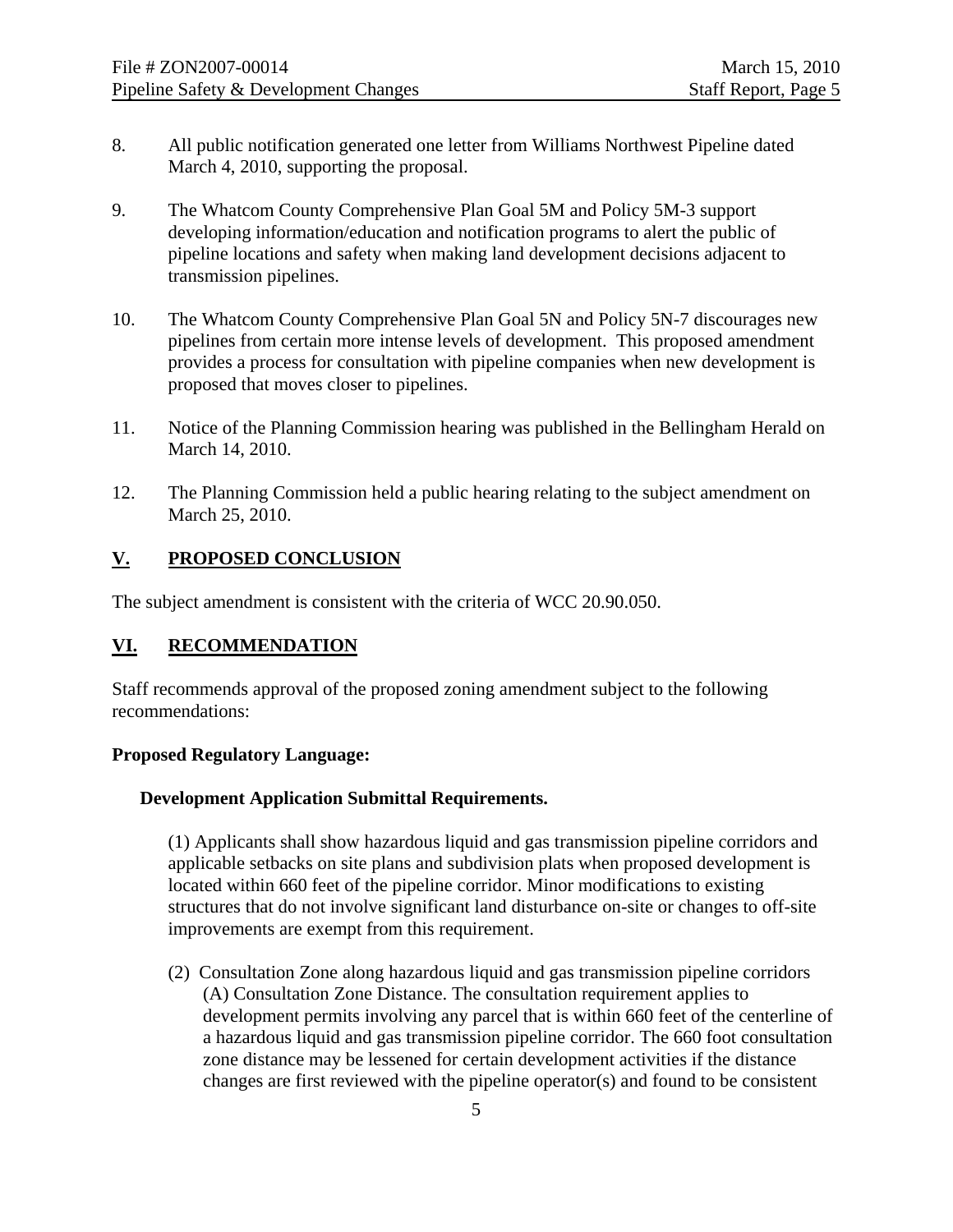with prudent pipeline operation given the local conditions, such as terrain, soil types, etc. There must be written documentation from the pipeline operator(s) showing their agreement to any lessening of the consultation zone distance for certain types of development permits. The intent of this section is to provide flexibility and to avoid unnecessary paperwork and delays in the permitting process while also making sure that all activities that may impact the integrity of a hazardous liquid or gas transmission pipeline are thoroughly reviewed.

(B) Consultation Zone Notification. Whenever any individual applies for a development permit within the consultation zone established for hazardous liquid and gas transmission pipelines, the staff at the permit counter shall notify the individual that they are within the consultation zone, explain the relevant application procedures, and provide contact information for the applicable pipeline operator(s). This same procedure shall be followed whenever an individual inquires about development regulations or zoning restrictions for property within the consultation zone.

(C) Complete Application for Development Permit within Consultation Zone. A complete application for any development permit within the designated consultation zone must include written verification from the applicant that:

(i) The applicant has contacted the pipeline operator(s) and has provided the pipeline operator(s) with documentation detailing the proposed development activity and where the activity is to take place; and

(ii) The pipeline operator(s) has reviewed the documents for compatibility with continued safe operation of the hazardous liquid or gas transmission pipeline (s).

(iii) The written verification required by this section can be in any form acceptable to the county, including electronic communications, so long as it is clear that the pipeline operator(s) has received and reviewed documentation showing the proposed activity and its location.

(3) A SEPA checklist submitted by an applicant for a development permit involving any parcel that is within 660 feet of the centerline of a hazardous liquid or gas transmission pipeline easement must reference the transmission pipeline(s) and provide information concerning any impact the activity will have upon the integrity of the hazardous liquid or gas transmission pipeline(s).

(4) All other applicable development application submittal requirements apply.

#### **Pipeline Corridor Protection Requirements.**

(1) Hazardous Liquid and Gas Transmission Pipeline Corridor. No significant land disturbance or construction or expansion of structures is allowed within hazardous liquid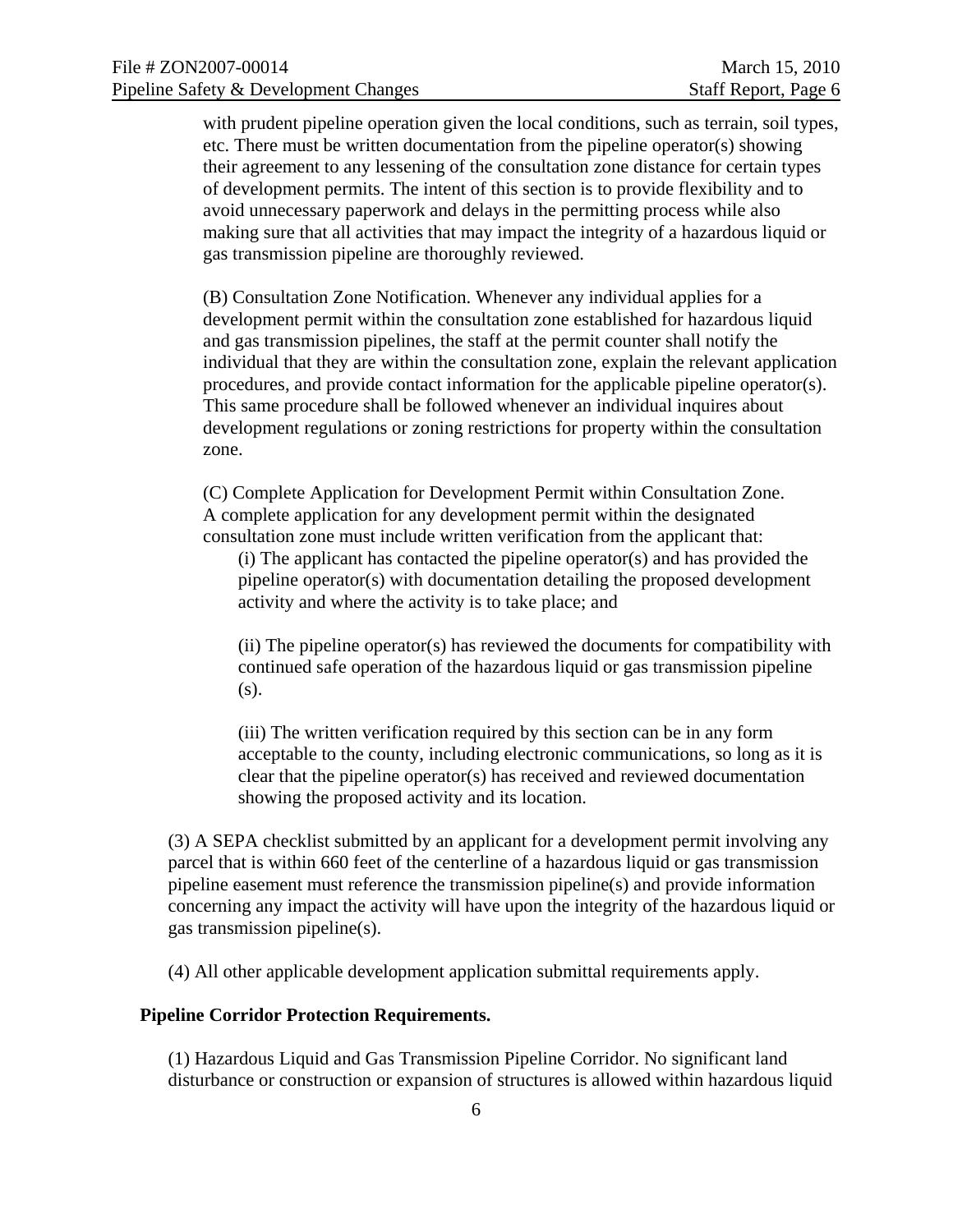or gas transmission pipelines corridors without the express written consent of the pipeline operator.

(2) Pipeline Corridors shall be identified and protected during construction by placement of a temporary barricade and on-site notices. Barricades and on-site notices are subject to review by the Code Administrator.

(3) Reasonable Use Provision.

(A) The required pipeline corridor protection requirements from hazardous liquid and gas transmission pipeline corridors shall not deny all reasonable economic use of property. If an applicant demonstrates to the satisfaction of the Hearing Examiner that strict application of these requirements are greater than any legal easement requirements, and would deny all reasonable economic use of the property, the requirements may be lessened subject to appropriate conditions.

(B) An applicant for relief from strict application of the requirements shall demonstrate the following:

(i) No reasonable economic use of the applicant's property can be made if the requirements are strictly applied; and

(ii) The proposed use on the corridor is the minimum necessary to provide the applicant with a reasonable economic use of the property; and

(iii) All reasonable mitigation measures have or will be implemented or assured; and

(iv) The inability to derive any reasonable economic use is not the result of the applicant's actions or those of the applicant's predecessors in title; and

(v) The pipeline corridor protection requirements are greater than any legal easement or right-of-way requirements for the corridor; and

(vi) The pipeline location has been definitively determined.

(C) As a condition of any relief granted under this section, the applicant shall be required to record an instrument against the title of the property notifying all subsequent purchasers of the fact that a lesser requirement on the pipeline corridor has been approved and of any and all conditions placed on the grant of relief.

#### **Requirements for Land Use Compatibility.**

(1) High Consequence Land Uses.

(A) New high consequence land uses proposed for location within 500 feet of a hazardous liquid or gas transmission pipeline corridor are prohibited.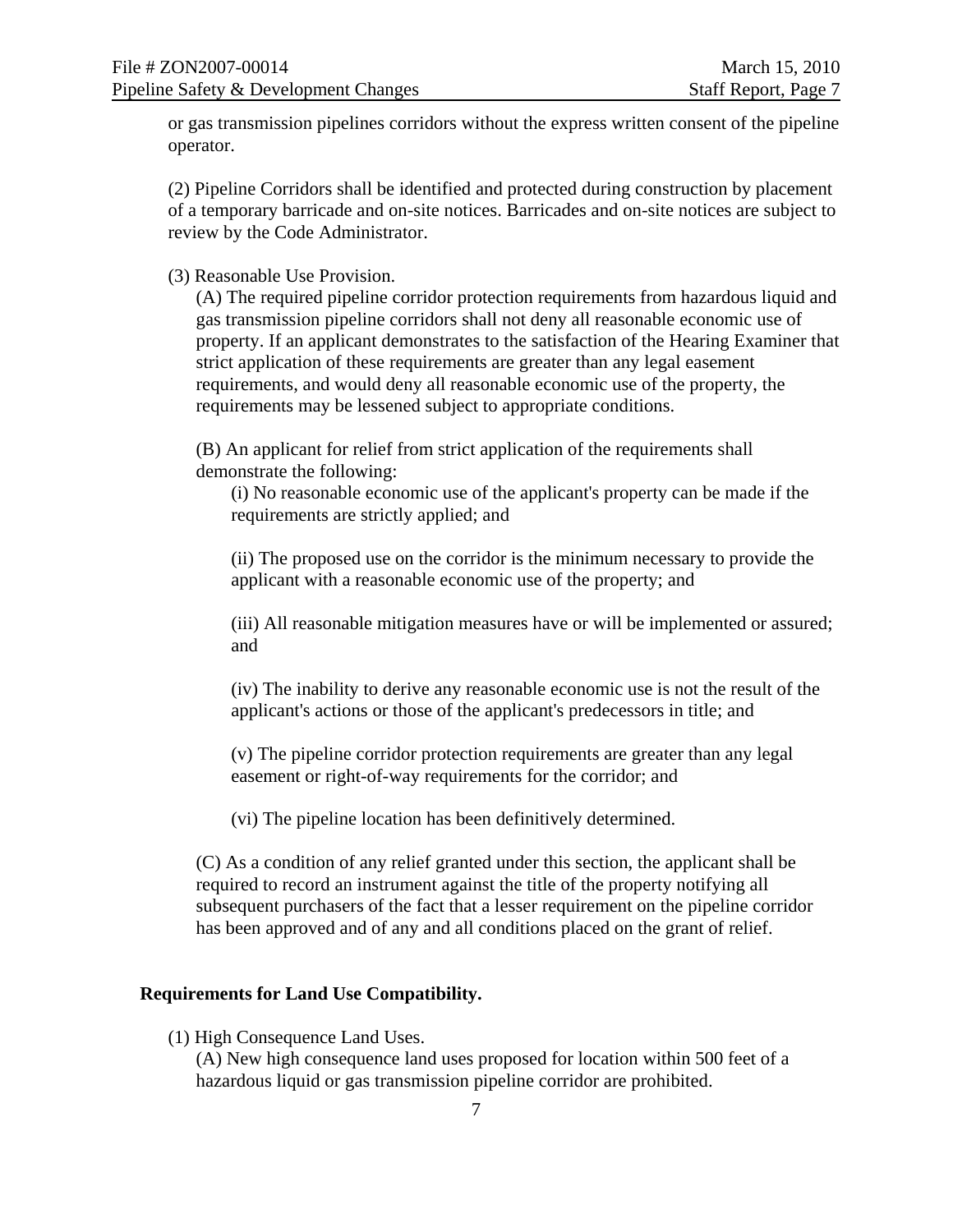(B) Proposed expansions to existing high consequence land uses located within 500 feet of a hazardous liquid or gas transmission pipeline corridor shall at a minimum be designed to avoid increasing the level of risk in the event of a pipeline failure, and where feasible, reduce the risk compared to the existing development. Potential techniques to minimize or reduce risk include but are not limited to:

(i) Site design features, such as maintaining or increasing the distance between occupied structures, or structures that provide critical lifeline functions, and the hazardous liquid or gas transmission pipeline and anticipated blast zones or flow paths for leaking hazardous materials.

(ii) Building features, such as design to avoid a significant increase in on-site population or to expedite evacuation.

(iii) Technological features, such as accelerated notice of a pipeline failure to the high consequence land use to facilitate evacuation or features that help to avoid damage in the event of a pipeline failure.

(iv) Operational features, such as emergency plans and education programs for occupants and employees concerning pipeline safety, developed in accordance with the procedures in  $(2)(B)(ii)$ .

Modifications to existing buildings that do not increase the onsite population hinder evacuation, or change evacuation routes are exempt from this requirement.

#### (2) Other Development.

(A) Applicants for the following types of new or expanded development shall use appropriate mitigation measures to help reduce adverse impacts in the event of a pipeline failure:

(i) Commercial or industrial.

(ii) Multi-family.

(iii) Religious facilities.

(iv) Other developments as required by the Code Administrator that, because of proximity to a hazardous liquid or gas transmission pipeline corridor, pose a safety concern due to characteristics of the occupants, development, or site.

(B) Mitigation measures intended to reduce risk and minimize impact in the event of a pipeline failure include but are not limited to:

(i) Site and building design techniques such as maximizing the distance between new or expanded development and anticipated blast zones or flow paths for leaking hazardous materials and controlling ignition sources.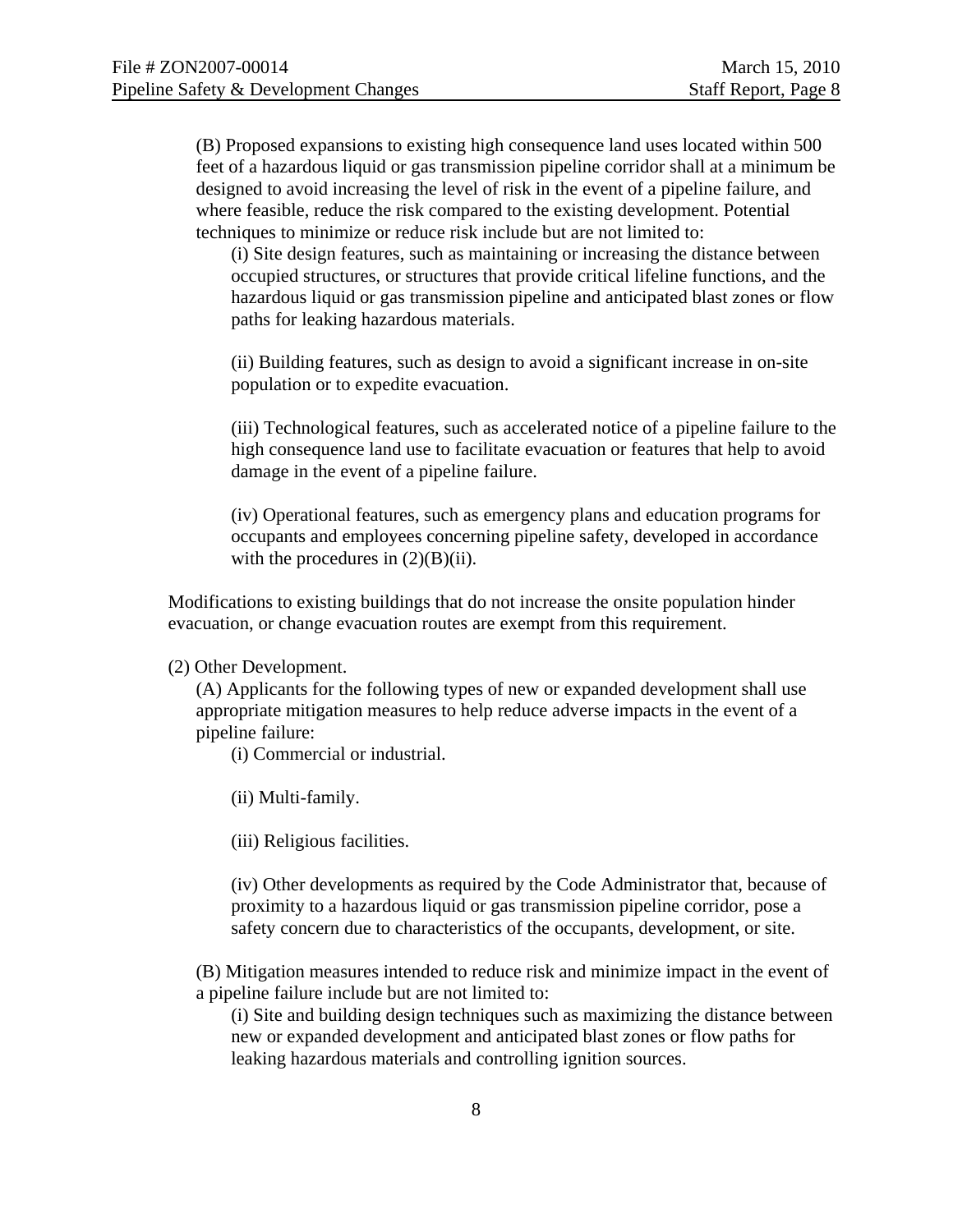(ii) Emergency procedures such as emergency plans and guides, employee training and drills, and education programs for occupants and employees concerning pipeline safety, such as what to be aware of and how to respond in the event of a problem.

(a) Applicants shall consult with the Fire Marshal regarding the level of emergency planning and procedures appropriate for the proposed development. Based on the nature, occupancy, or location of a proposed development, the Fire Marshal may require emergency plans and procedures for any occupancy classifications.

(b) Emergency plans and procedures shall be consistent with the Fire Code and shall be approved by the Fire Marshal.

Modifications to existing buildings that do not increase the onsite population, hinder evacuation, or change evacuation routes are exempt from this requirement.

#### **Definitions:**

**Gas Transmission Pipeline** means a "transmission line" as defined in 49 CFR § 192.3

**Hazardous Liquid Pipeline** means a "pipeline" as defined in 49 CFR § 195.2

**High Consequence Land Use** means a land use that if located in the vicinity of a hazardous liquid or gas transmission pipeline represents an unusually high risk in the event of a pipeline failure due to characteristics of the inhabitants or functions of the use.

High consequence land uses include:

(1) Land uses that involve a high-density on-site population that is more difficult to evacuate. These uses include schools (through grade 12), hospitals, clinics, multifamily housing or other facilities exclusively for elderly or handicapped, stadiums or arenas, and day care centers, and does not extend to family day care or adult family homes.

(2) Land uses that serve critical "lifeline" or emergency functions, such as fire and police facilities, utilities providing regional service, or water supplies if exposed to a significant risk that will curtail its lifeline function for a critical period of time.

(3) Uses with similar characteristics as determined by the Code Administrator.

**Pipeline Corridor** means the pipeline pathway defined by rights-of-way and easements in which the pipelines and facilities of a hazardous liquid or gas transmission pipeline operator are located, including rights-of-way and easements over and through public or private property.

#### **ATTACHMENTS:**